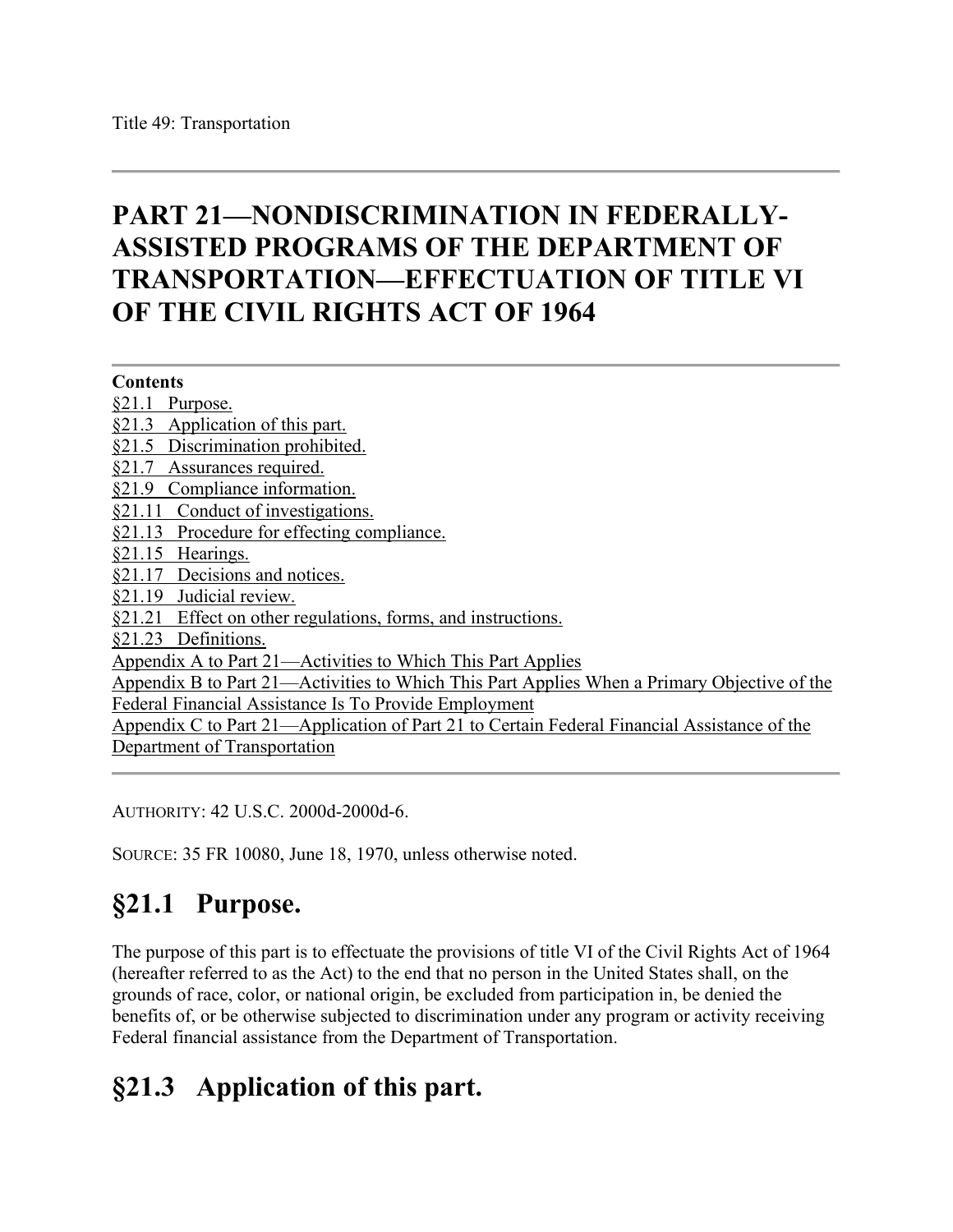(a) This part applies to any program for which Federal financial assistance is authorized under a law administered by the Department, including the types of Federal financial assistance listed in appendix A to this part. It also applies to money paid, property transferred, or other Federal financial assistance extended after the effective date of this part pursuant to an application approved before that effective date. This part does not apply to:

(1) Any Federal financial assistance by way of insurance or guaranty contracts;

(2) Money paid, property transferred, or other assistance extended before the effective date of this part, except where such assistance was subject to the title VI regulations of any agency whose responsibilities are now exercised by this Department;

(3) Any assistance to any individual who is the ultimate beneficiary; or

(4) Any employment practice, under any such program, of any employer, employment agency, or labor organization, except to the extent described in §21.5(c).

The fact that a type of Federal financial assistance is not listed in appendix A to this part shall not mean, if title VI of the Act is otherwise applicable, that a program is not covered. Other types of Federal financial assistance under statutes now in force or hereinafter enacted may be added to appendix A to this part.

(b) In any program receiving Federal financial assistance in the form, or for the acquisition, of real property or an interest in real property, to the extent that rights to space on, over, or under any such property are included as part of the program receiving that assistance, the nondiscrimination requirement of this part shall extend to any facility located wholly or in part in that space.

[35 FR 10080, June 18, 1970, as amended at 68 FR 51389, Aug. 26, 2003]

# **§21.5 Discrimination prohibited.**

(a) *General.* No person in the United States shall, on the grounds of race, color, or national origin be excluded from participation in, be denied the benefits of, or be otherwise subjected to discrimination under, any program to which this part applies.

(b) Specific discriminatory actions prohibited:

(1) A recipient to which this part applies may not, directly or through contractual or other arrangements, on the grounds of race, color, or national origin.

(i) Deny a person any service, financial aid, or other benefit provided under the program;

(ii) Provide any service, financial aid, or other benefit to a person which is different, or is provided in a different manner, from that provided to others under the program;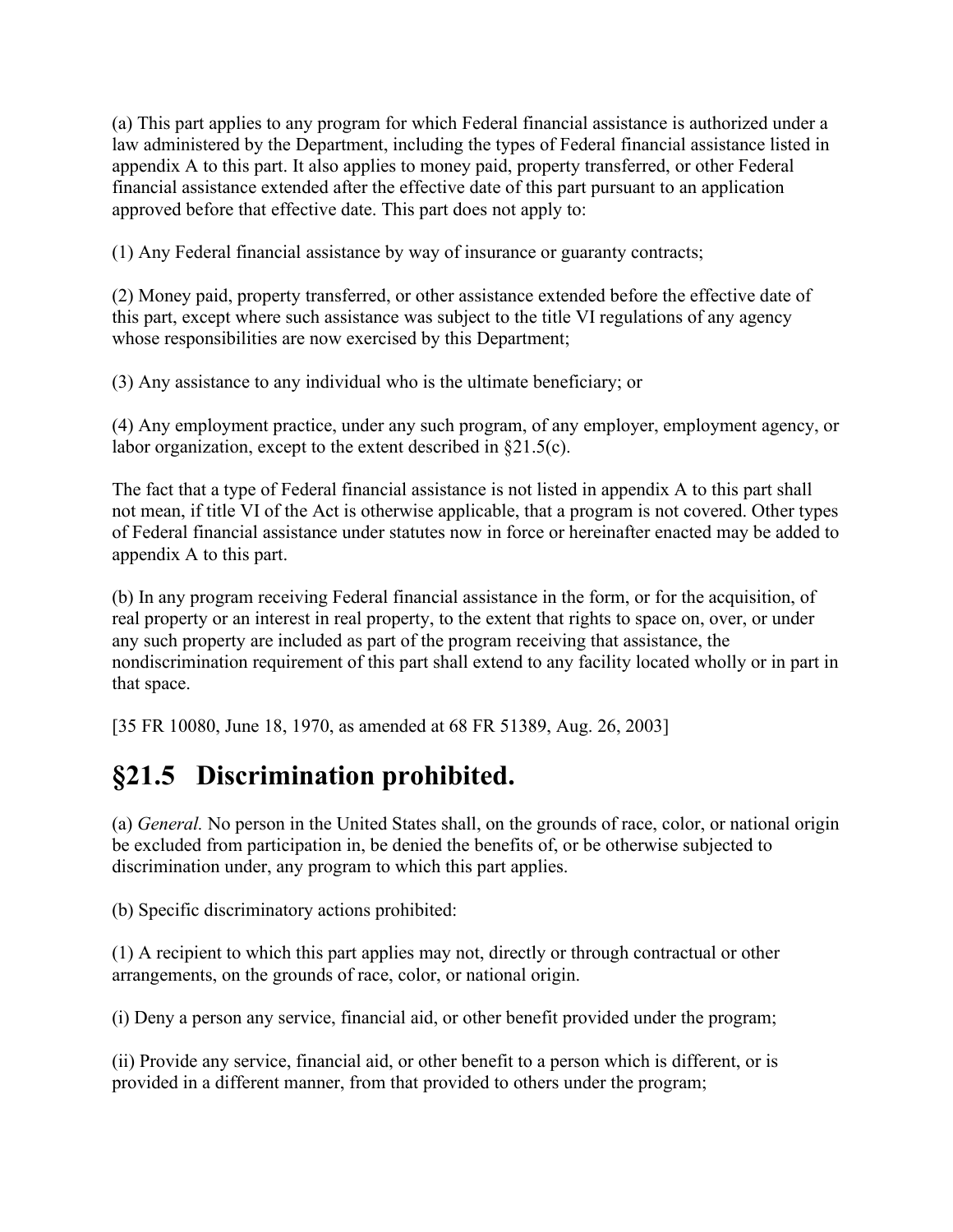(iii) Subject a person to segregation or separate treatment in any matter related to his receipt of any service, financial aid, or other benefit under the program;

(iv) Restrict a person in any way in the enjoyment of any advantage or privilege enjoyed by others receiving any service, financial aid, or other benefit under the program;

(v) Treat a person differently from others in determining whether he satisfies any admission, enrollment, quota, eligibility, membership, or other requirement or condition which persons must meet in order to be provided any service, financial aid, or other benefit provided under the program;

(vi) Deny a person an opportunity to participate in the program through the provision of services or otherwise or afford him an opportunity to do so which is different from that afforded others under the program; or

(vii) Deny a person the opportunity to participate as a member of a planning, advisory, or similar body which is an integral part of the program.

(2) A recipient, in determining the types of services, financial aid, or other benefits, or facilities which will be provided under any such program, or the class of person to whom, or the situations in which, such services, financial aid, other benefits, or facilities will be provided under any such program, or the class of persons to be afforded an opportunity to participate in any such program; may not, directly or through contractual or other arrangements, utilize criteria or methods of administration which have the effect of subjecting persons to discrimination because of their race, color, or national origin, or have the effect of defeating or substantially impairing accomplishment of the objectives of the program with respect to individuals of a particular race, color, or national origin.

(3) In determining the site or location of facilities, a recipient or applicant may not make selections with the purpose or effect of excluding persons from, denying them the benefits of, or subjecting them to discrimination under any program to which this regulation applies, on the grounds of race, color, or national origin; or with the purpose or effect of defeating or substantially impairing the accomplishment of the objectives of the Act or this part.

(4) As used in this section the services, financial aid, or other benefits provided under a program receiving Federal financial assistance include any service, financial aid, or other benefit provided in or through a facility provided with the aid of Federal financial assistance.

(5) The enumeration of specific forms of prohibited discrimination in this paragraph does not limit the generality of the prohibition in paragraph (a) of this section.

(6) Examples demonstrating the application of the provisions of this section to certain types of Federal financial assistance administered by the Department of Transportation are contained in appendix C of this part.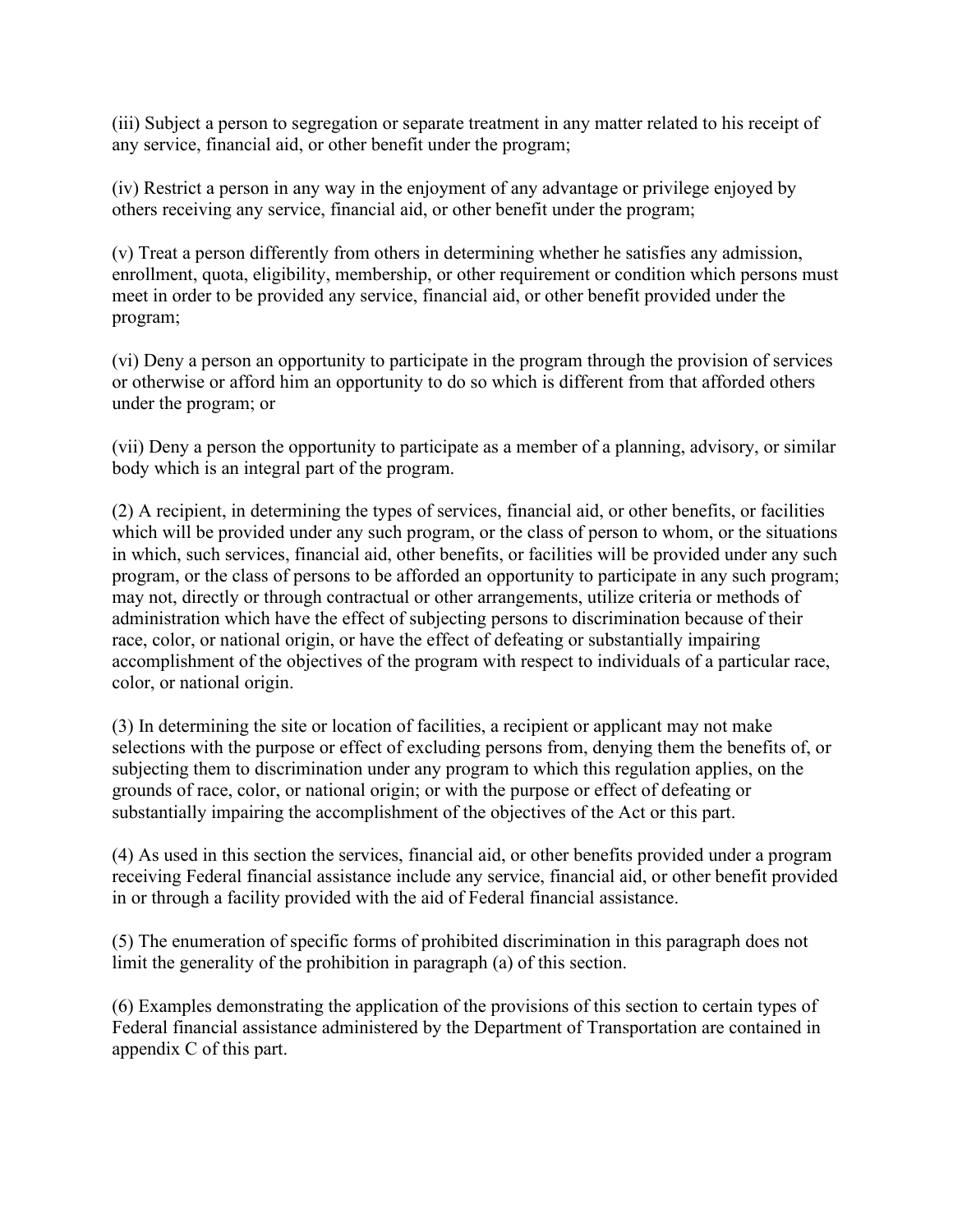(7) This part does not prohibit the consideration of race, color, or national origin if the purpose and effect are to remove or overcome the consequences of practices or impediments which have restricted the availability of, or participation in, the program or activity receiving Federal financial assistance, on the grounds of race, color, or national origin. Where prior discriminatory practice or usage tends, on the grounds of race, color, or national origin to exclude individuals from participation in, to deny them the benefits of, or to subject them to discrimination under any program or activity to which this part applies, the applicant or recipient must take affirmative action to remove or overcome the effects of the prior discriminatory practice or usage. Even in the absence of prior discriminatory practice or usage, a recipient in administering a program or activity to which this part applies, is expected to take affirmative action to assure that no person is excluded from participation in or denied the benefits of the program or activity on the grounds of race, color, or national origin.

#### (c) Employment practices:

(1) Where a primary objective of the Federal financial assistance to a program to which this part applies is to provide employment, a recipient or other party subject to this part shall not, directly or through contractual or other arrangements, subject a person to discrimination on the ground of race, color, or national origin in its employment practices under such program (including recruitment or recruitment advertising, hiring, firing, upgrading, promotion, demotion, transfer, layoff, termination, rates of pay or other forms of compensation or benefits, selection for training or apprenticeship, use of facilities, and treatment of employees). Such recipient shall take affirmative action to insure that applicants are employed, and employees are treated during employment, without regard to their race, color, or national origin. The requirements applicable to construction employment under any such program shall be those specified in or pursuant to Part III of Executive Order 11246 or any Executive order which supersedes it.

(2) Federal financial assistance to programs under laws funded or administered by the Department which have as a primary objective the providing of employment include those set forth in appendix B to this part.

(3) Where a primary objective of the Federal financial assistance is not to provide employment, but discrimination on the grounds of race, color, or national origin in the employment practices of the recipient or other persons subject to the regulation tends, on the grounds of race, color, or national origin, to exclude individuals from participation in, to deny them the benefits of, or to subject them to discrimination under any program to which this regulation applies, the provisions of paragraph (c)(1) of this section shall apply to the employment practices of the recipient or other persons subject to the regulation, to the extent necessary to assure equality of opportunity to, and nondiscriminatory treatment of, beneficiaries.

(d) A recipient may not make a selection of a site or location of a facility if the purpose of that selection, or its effect when made, is to exclude individuals from participation in, to deny them the benefits of, or to subject them to discrimination under any program or activity to which this rule applies, on the grounds of race, color, or national origin; or if the purpose is to, or its effect when made will, substantially impair the accomplishment of the objectives of this part.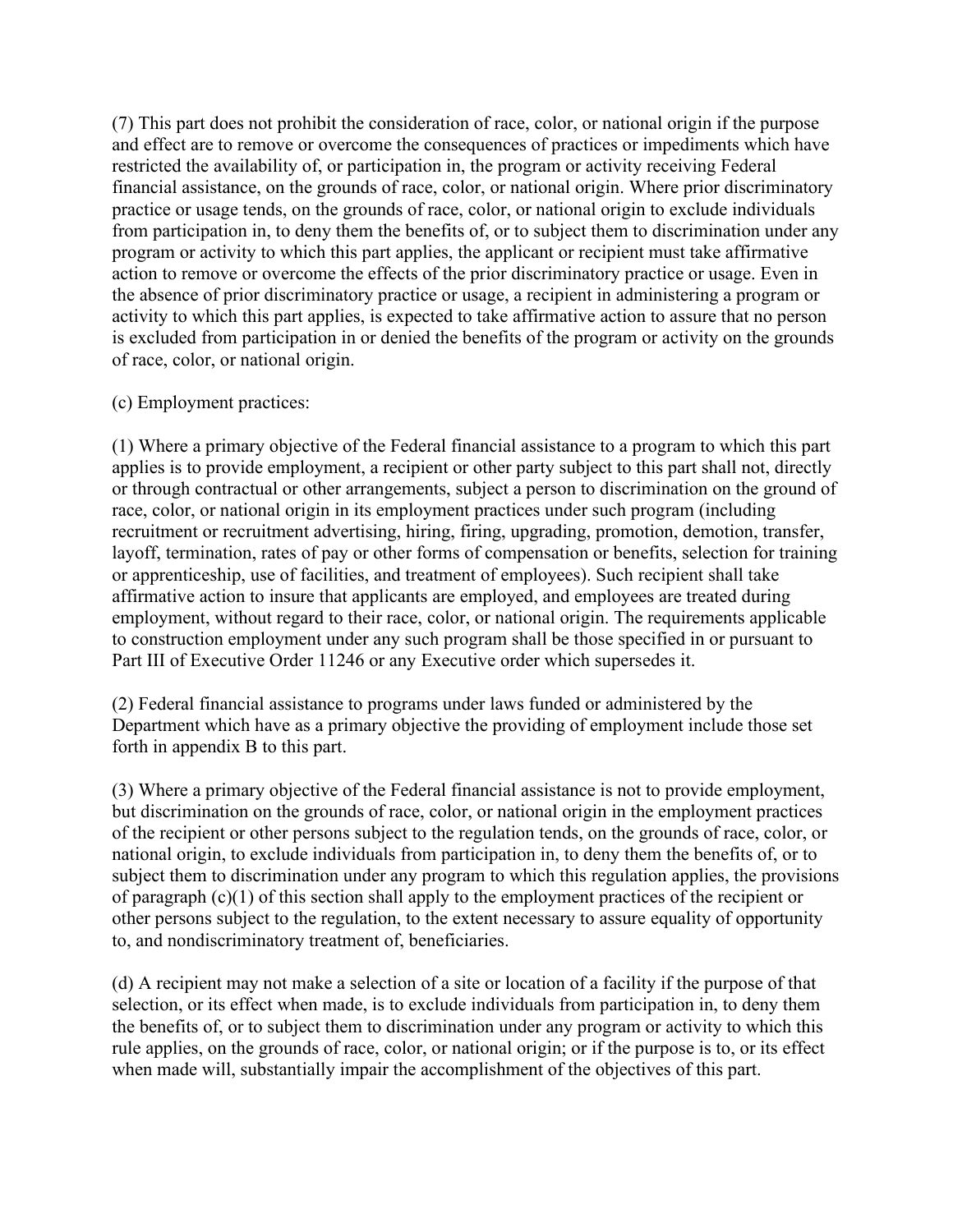[35 FR 10080, June 18, 1970, as amended by Amdt. 72-2, 38 FR 17997, July 5, 1973; 68 FR 51389, Aug. 26, 2003]

#### **§21.7 Assurances required.**

(a) *General.* (1) Every application for Federal financial assistance to which this part applies, except an application to which paragraph (b) of this section applies, and every application for Federal financial assistance to provide a facility shall, as a condition to its approval and the extension of any Federal financial assistance pursuant to the application, contain or be accompanied by, an assurance that the program will be conducted or the facility operated in compliance with all requirements imposed by or pursuant to this part. Every awardof Federal financial assistance shall require the submission of such an assurance. In the case where the Federal financial assistance is to provide or is in the form of personal property, or real property or interest therein or structures thereon, the assurance shall obligate the recipient, or, in the case of a subsequent transfer, the transferee, for the period during which the property is used for a purpose for which the Federal financial assistance is extended or for another purpose involving the provision of similar services or benefits, or for as long as the recipient retains ownership or possession of the property, whichever is longer. In all other cases the assurance shall obligate the recipient for the period during which Federal financial assistance is extended to the program. The Secretary shall specify the form of the foregoing assurances, and the extent to which like assurances will be required of subgrantees, contractors and subcontractors, transferees, successors in interest, and other participants. Any such assurance shall include provisions which give the United States a right to seek its judicial enforcement.

(2) In the case where Federal financial assistance is provided in the form of a transfer of real property, structures, or improvements thereon, or interest therein, from the Federal Government, the instrument effecting or recording the transfer shall contain a covenant running with the land assuring nondiscrimination for the period during which the real property is used for a purpose for which the Federal financial assistance is extended or for another purpose involving the provision of similar services or benefits. Where no transfer of property or interest therein from the Federal Government is involved, but property is acquired or improved with Federal financial assistance, the recipient shall agree to include such covenant in any subsequent transfer of such property. When the property is obtained from the Federal Government, such covenant may also include a condition coupled with a right to be reserved by the Department to revert title to the property in the event of a breach of the covenant where, in the discretion of the Secretary, such a condition and right of reverter is appropriate to the statute under which the real property is obtained and to the nature of the grant and the grantee. In such event if a transferee of real property proposes to mortgage or otherwise encumber the real property as security for financing construction of new, or improvement of existing, facilities on such property for the purposes for which the property was transferred, the Secretary may agree, upon request of the transferee and if necessary to accomplish such financing, and upon such conditions as he deems appropriate, to subordinate such right of reversion to the lien of such mortgage or other encumbrance.

(b) *Continuing Federal financial assistance.* Every application by a State or a State agency for continuing Federal financial assistance to which this part applies (including the types of Federal financial assistance listed in appendix A to this part) shall as a condition to its approval and the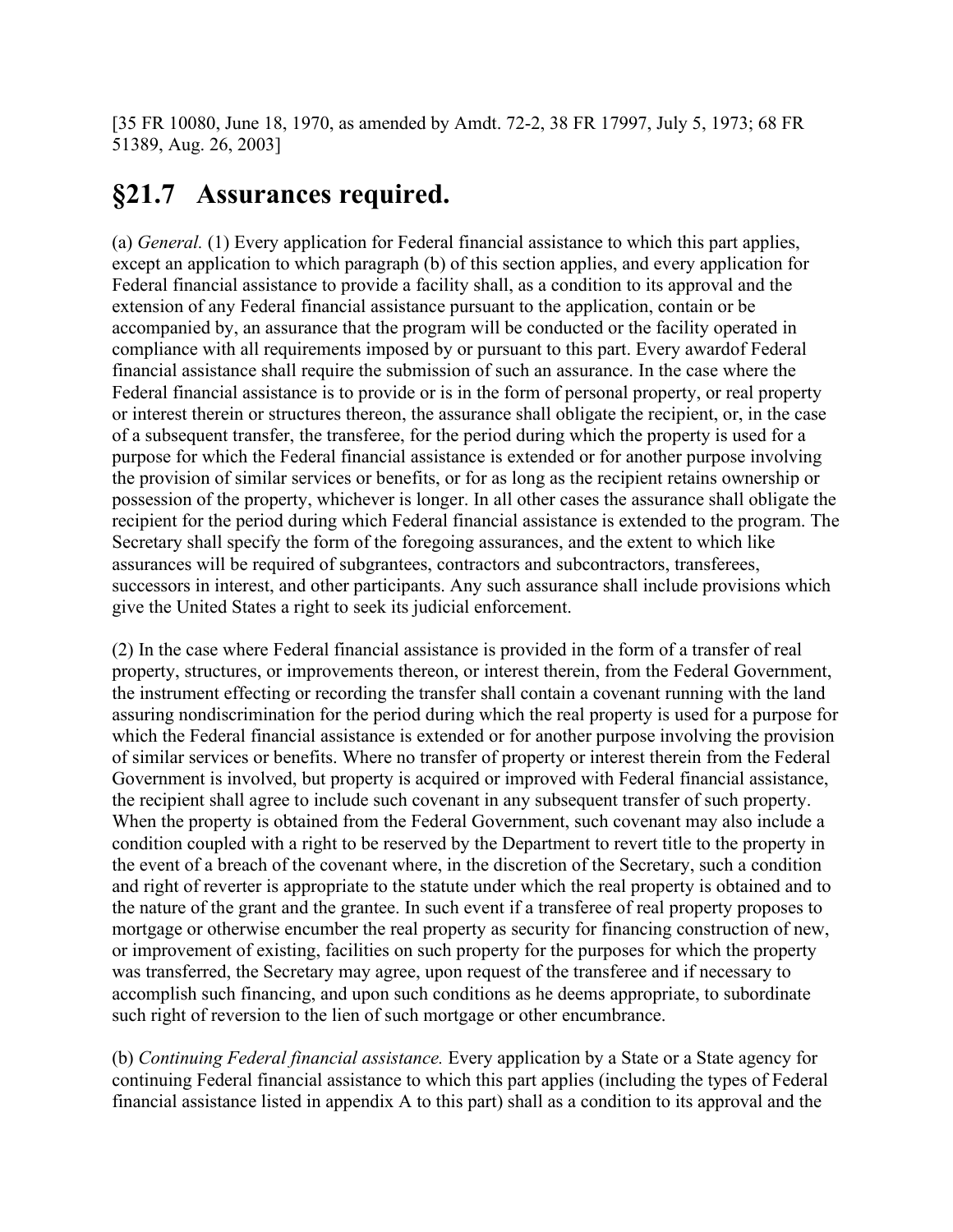extension of any Federal financial assistance pursuant to the application: (1) Contain or be accompanied by a statement that the program is (or, in the case of a new program, will be) conducted in compliance with all requirements imposed by or pursuant to this part, and (2) provide or be accompanied by provision for such methods of administration for the program as are found by the Secretary to give reasonable guarantee that the applicant and all recipients of Federal financial assistance under such program will comply with all requirements imposed by or pursuant to this part.

[35 FR 10080, June 18, 1970, as amended at 68 FR 51389, Aug. 26, 2003]

# **§21.9 Compliance information.**

(a) *Cooperation and assistance.* The Secretary shall to the fullest extent practicable seek the cooperation of recipients in obtaining compliance with this part and shall provide assistance and guidance to recipients to help them comply voluntarily with this part.

(b) *Compliance reports.* Each recipient shall keep such records and submit to the Secretary timely, complete, and accurate compliance reports at such times, and in such form and containing such information, as the Secretary may determine to be necessary to enable him to ascertain whether the recipient has complied or is complying with this part. In the case in which a primary recipient extends Federal financial assistance to any other recipient, such other recipient shall also submit such compliance reports to the primary recipient as may be necessary to enable the primary recipient to carry out its obligations under this part. In general recipients should have available for the Secretary racial and ethnic data showing the extent to which members of minority groups are beneficiaries of programs receiving Federal financial assistance.

(c) *Access to sources of information.* Each recipient shall permit access by the Secretary during normal business hours to such of its books, records, accounts, and other sources of information, and its facilities as may be pertinent to ascertain compliance with this part. Where any information required of a recipient is in the exclusive possession of any other agency, institution, or person and this agency, institution, or person fails or refuses to furnish this information, the recipient shall so certify in its report and shall set forth what efforts it has made to obtain the information.

(d) *Information to beneficiaries and participants.* Each recipient shall make available to participants, beneficiaries, and other interested persons such information regarding the provisions of this part and its applicability to the program for which the recipient receives Federal financial assistance, and make such information available to them in such manner, as the Secretary finds necessary to apprise such persons of the protections against discrimination assured them by the Act and this part.

[35 FR 10080, June 18, 1970, as amended by Amdt. 72-2, 38 FR 17997, July 5, 1973; 68 FR 51389, Aug. 26, 2003]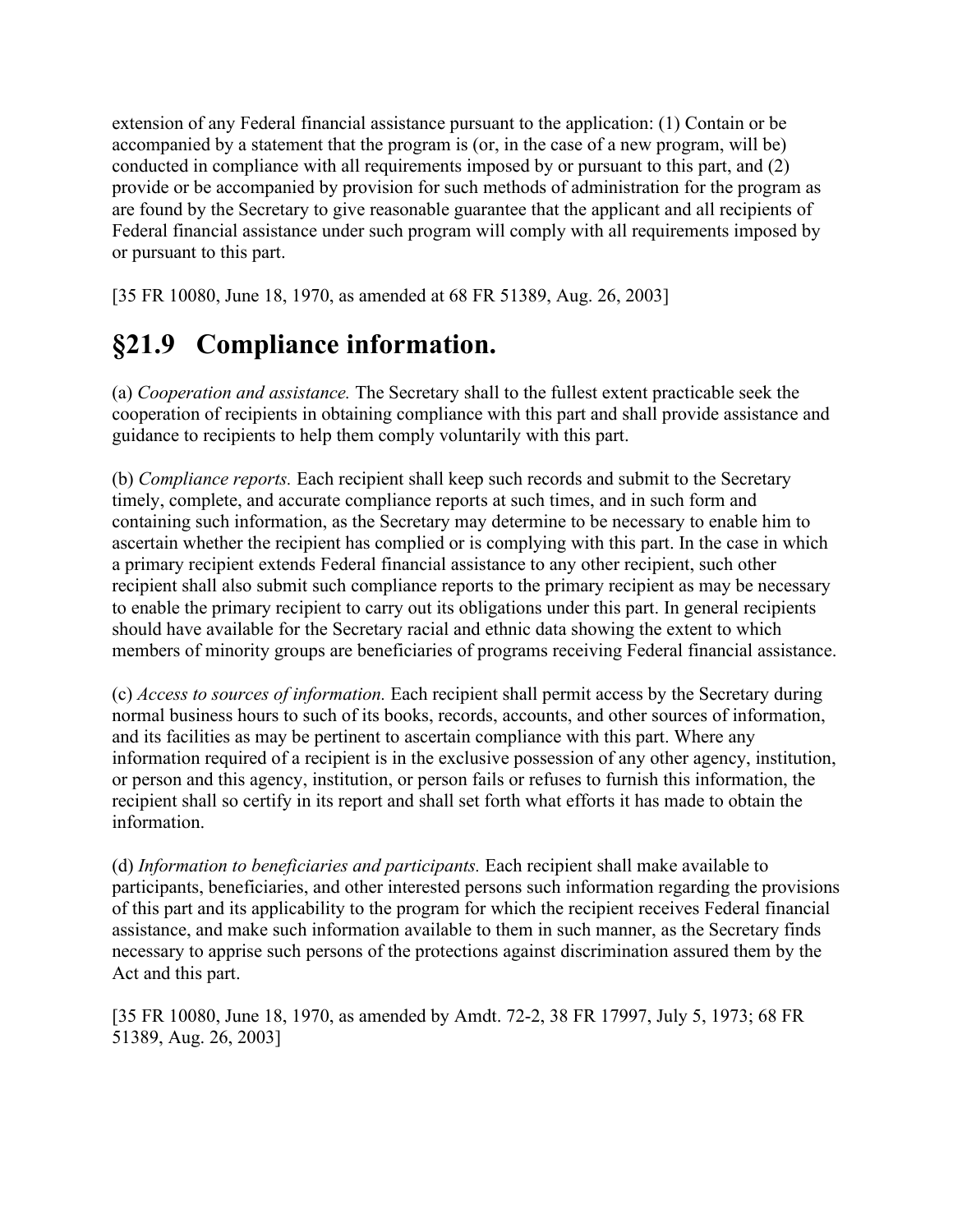# **§21.11 Conduct of investigations.**

(a) *Periodic compliance reviews.* The Secretary shall from time to time review the practices of recipients to determine whether they are complying with this part.

(b) *Complaints.* Any person who believes himself or any specific class of persons to be subjected to discrimination prohibited by this part may by himself or by a representative file with the Secretary a written complaint. A complaint must be filed not later than 180 days after the date of the alleged discrimination, unless the time for filing is extended by the Secretary.

(c) *Investigations.* The Secretary will make a prompt investigation whenever a compliance review, report, complaint, or any other information indicates a possible failure to comply with this part. The investigation will include, where appropriate, a review of the pertinent practices and policies of the recipient, the circumstances under which the possible noncompliance with this part occurred, and other factors relevant to a determination as to whether the recipient has failed to comply with this part.

(d) *Resolution of matters.* (1) If an investigation pursuant to paragraph (c) of this section indicates a failure to comply with this part, the Secretary will so inform the recipient and the matter will be resolved by informal means whenever possible. If it has been determined that the matter cannot be resolved by informal means, action will be taken as provided for in §21.13.

(2) If an investigation does not warrant action pursuant to paragraph  $(d)(1)$  of this section the Secretary will so inform the recipient and the complainant, if any, in writing.

(e) *Intimidatory or retaliatory acts prohibited.* No recipient or other person shall intimidate, threaten, coerce, or discriminate against any individual for the purpose of interfering with any right or privilege secured by section 601 of the Act or this part, or because he has made a complaint, testified, assisted, or participated in any manner in an investigation, proceeding, or hearing under this part. The identity of complainants shall be kept confidential except to the extent necessary to carry out the purposes of this part, including the conduct of any investigation, hearing, or judicial proceeding arising thereunder.

[35 FR 10080, June 18, 1970, as amended by Amdt. 72-2, 38 FR 17997, July 5, 1973]

# **§21.13 Procedure for effecting compliance.**

(a) *General.* If there appears to be a failure or threatened failure to comply with this part, and if the noncompliance or threatened noncompliance cannot be corrected by informal means, compliance with this part may be effected by the suspension or termination of or refusal to grant or to continue Federal financial assistance or by any other means authorized by law. Such other means may include, but are not limited to: (1) A reference to the Department of Justice with a recommendation that appropriate proceedings be brought to enforce any rights of the United States under any law of the United States (including other titles of the Act), or any assurance or other contractual undertaking, and (2) any applicable proceeding under State or local law.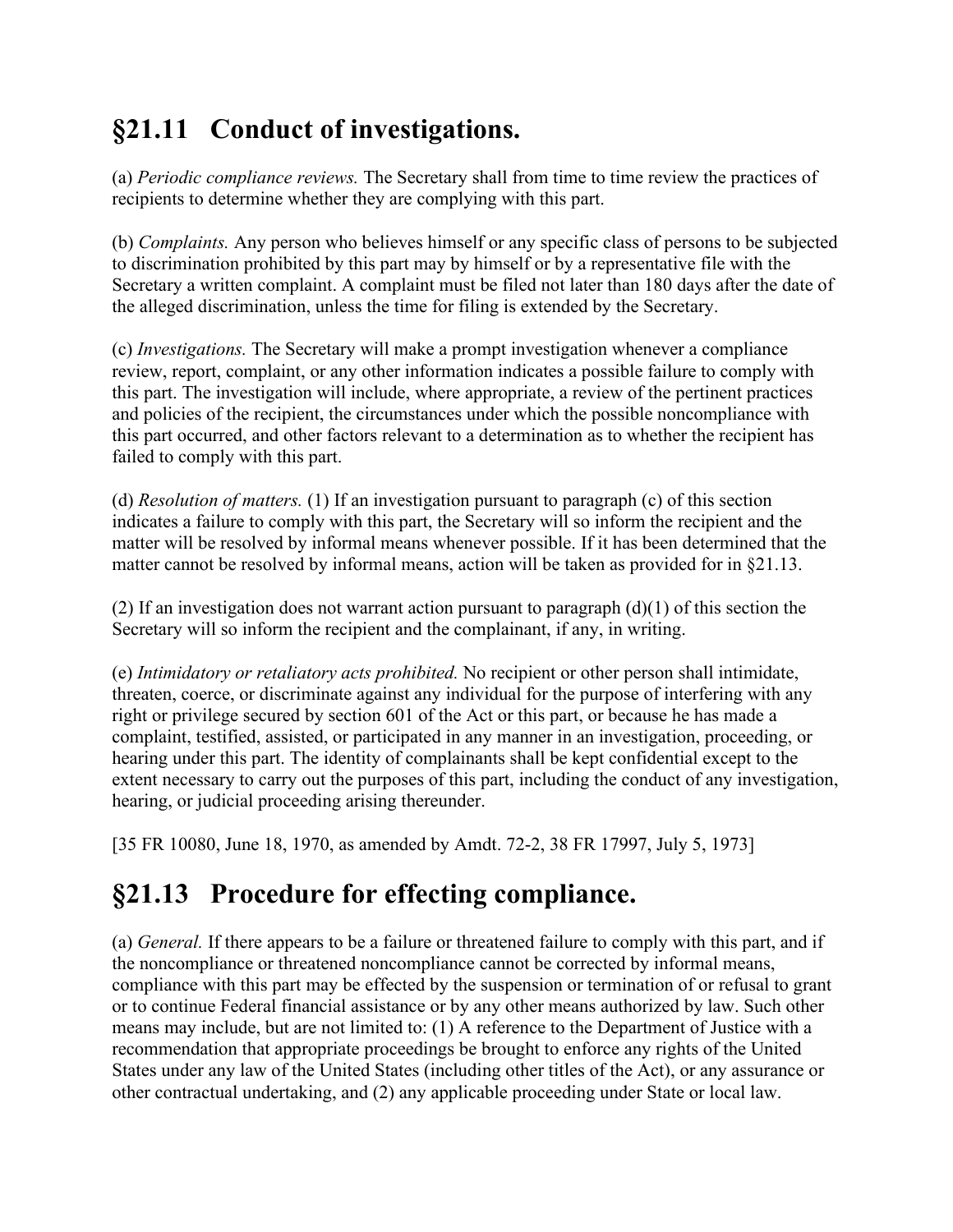(b) *Noncompliance with §21.7.* If an applicant fails or refuses to furnish an assurance required under §21.7 or otherwise fails or refuses to comply with a requirement imposed by or pursuant to that section, Federal financial assistance may be refused in accordance with the procedures of paragraph (c) of this section. The Department shall not be required to provide assistance in such a case during the pendency of the administrative proceedings under such paragraph. However, subject to §21.21, the Department shall continue assistance during the pendency of such proceedings where such assistance is due and payable pursuant to an application approved prior to the effective date of this part.

(c) *Termination of or refusal to grant or to continue Federal financial assistance.* No order suspending, terminating, or refusing to grant or continue Federal financial assistance shall become effective until:

(1) The Secretary has advised the applicant or recipient of his failure to comply and has determined that compliance cannot be secured by voluntary means;

(2) There has been an express finding on the record, after opportunity for hearing, of a failure by the applicant or recipient to comply with a requirement imposed by or pursuant to this part;

(3) The action has been approved by the Secretary pursuant to §21.17(e); and

(4) The expiration of 30 days after the Secretary has filed with the committee of the House and the committee of the Senate having legislative jurisdiction over the program involved, a full written report of the circumstances and the grounds for such action.

Any action to suspend or terminate or to refuse to grant or to continue Federal financial assistance shall be limited to the particular political entity, or part thereof, or other applicant or recipient as to whom such a finding has been made and shall be limited in its effect to the particular program, or part thereof, in which such noncompliance has been so found.

(d) *Other means authorized by law.* No action to effect compliance with title VI of the Act by any other means authorized by law shall be taken by this Department until:

(1) The Secretary has determined that compliance cannot be secured by voluntary means;

(2) The recipient or other person has been notified of its failure to comply and of the action to be taken to effect compliance; and

(3) The expiration of at least 10 days from the mailing of such notice to the recipient or other person. During this period of at least 10 days, additional efforts shall be made to persuade the recipient or other person to comply with the regulation and to take such corrective action as may be appropriate.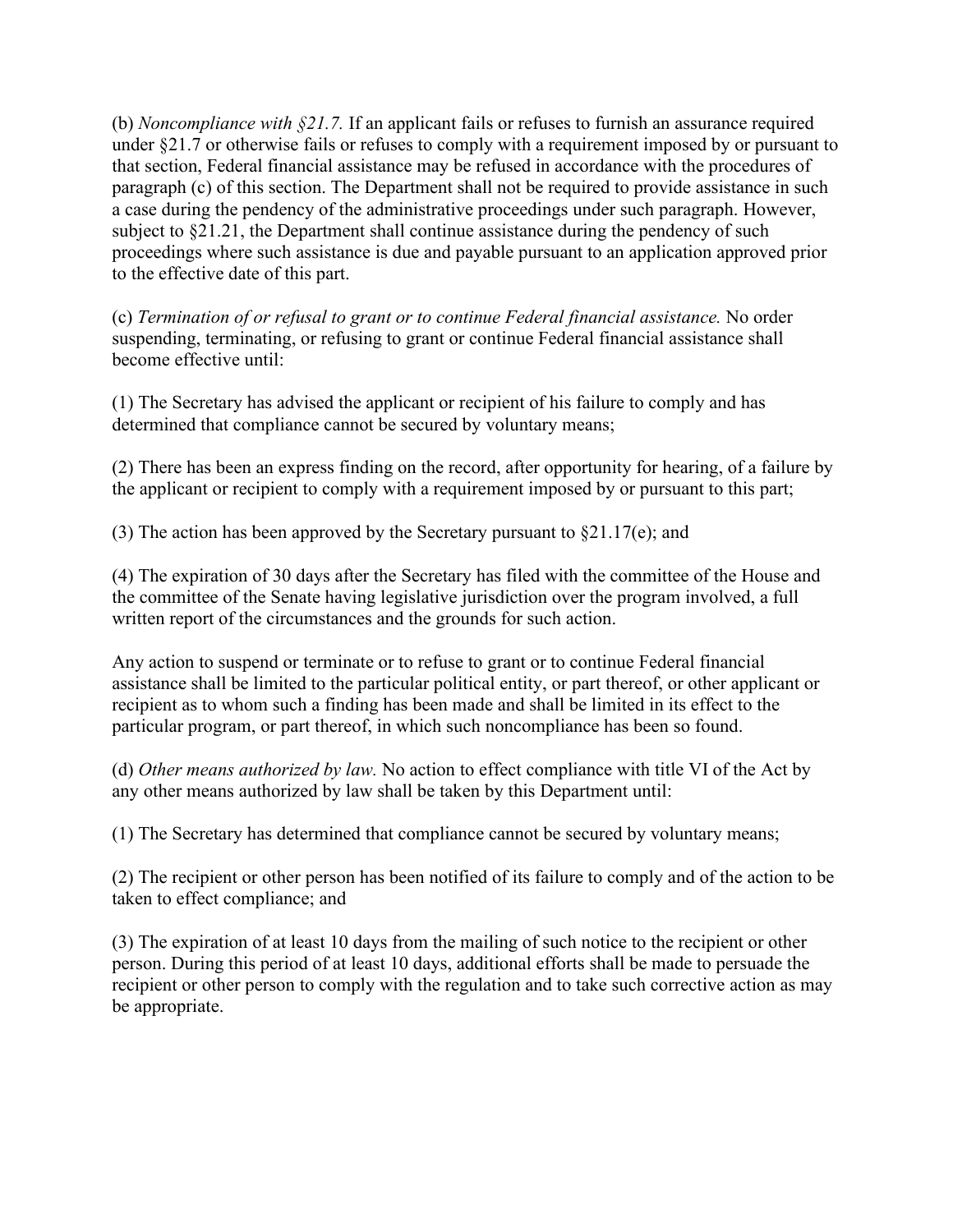#### **§21.15 Hearings.**

(a) *Opportunity for hearing.* Whenever an opportunity for a hearing is required by §21.13(c), reasonable notice shall be given by registered or certified mail, return receipt requested, to the affected applicant or recipient. This notice shall advise the applicant or recipient of the action proposed to be taken, the specific provision under which the proposed action against it is to be taken, and the matters of fact or law asserted as the basis for this action, and either: (1) Fix a date not less than 20 days after the date of such notice within which the applicant or recipient may request of the Secretary that the matter be scheduled for hearing or (2) advise the applicant or recipient that the matter in question has been set down for hearing at a stated place and time. The time and place so fixed shall be reasonable and shall be subject to change for cause. The complainant, if any, shall be advised of the time and place of the hearing. An applicant or recipient may waive a hearing and submit written information and argument for the record. The failure of an applicant or recipient to request a hearing under this paragraph or to appear at a hearing for which a date has been set shall be deemed to be a waiver of the right to a hearing under section 602 of the Act and  $\S21.13(c)$  and consent to the making of a decision on the basis of such information as is available.

(b) *Time and place of hearing.* Hearings shall be held at the offices of the Department in Washington, D.C., at a time fixed by the Secretary unless he determines that the convenience of the applicant or recipient or of the Department requires that another place be selected. Hearings shall be held before the Secretary, or at his discretion, before a hearing examiner appointed in accordance with section 3105 of title 5, United States Code, or detailed under section 3344 of title 5, United States Code.

(c) *Right to counsel.* In all proceedings under this section, the applicant or recipient and the Department shall have the right to be represented by counsel.

(d) *Procedures, evidence, and record.* (1) The hearing, decision, and any administrative review thereof shall be conducted in conformity with sections 554 through 557 of title 5, United States Code, and in accordance with such rules of procedure as are proper (and not inconsistent with this section) relating to the conduct of the hearing, giving of notices subsequent to those provided for in paragraph (a) of this section, taking of testimony, exhibits, arguments and briefs, requests for findings, and other related matters. Both the Department and the applicant or recipient shall be entitled to introduce all relevant evidence on the issues as stated in the notice for hearing or as determined by the officer conducting the hearing at the outset of or during the hearing.

(2) Technical rules of evidence do not apply to hearings conducted pursuant to this part, but rules or principles designed to assure production of the most credible evidence available and to subject testimony to test by cross-examination shall be applied where reasonably necessary by the officer conducting the hearing. The hearing officer may exclude irrelevant, immaterial, or unduly repetitious evidence. All documents and other evidence offered or taken for the record shall be open to examination by the parties and opportunity shall be given to refute facts and arguments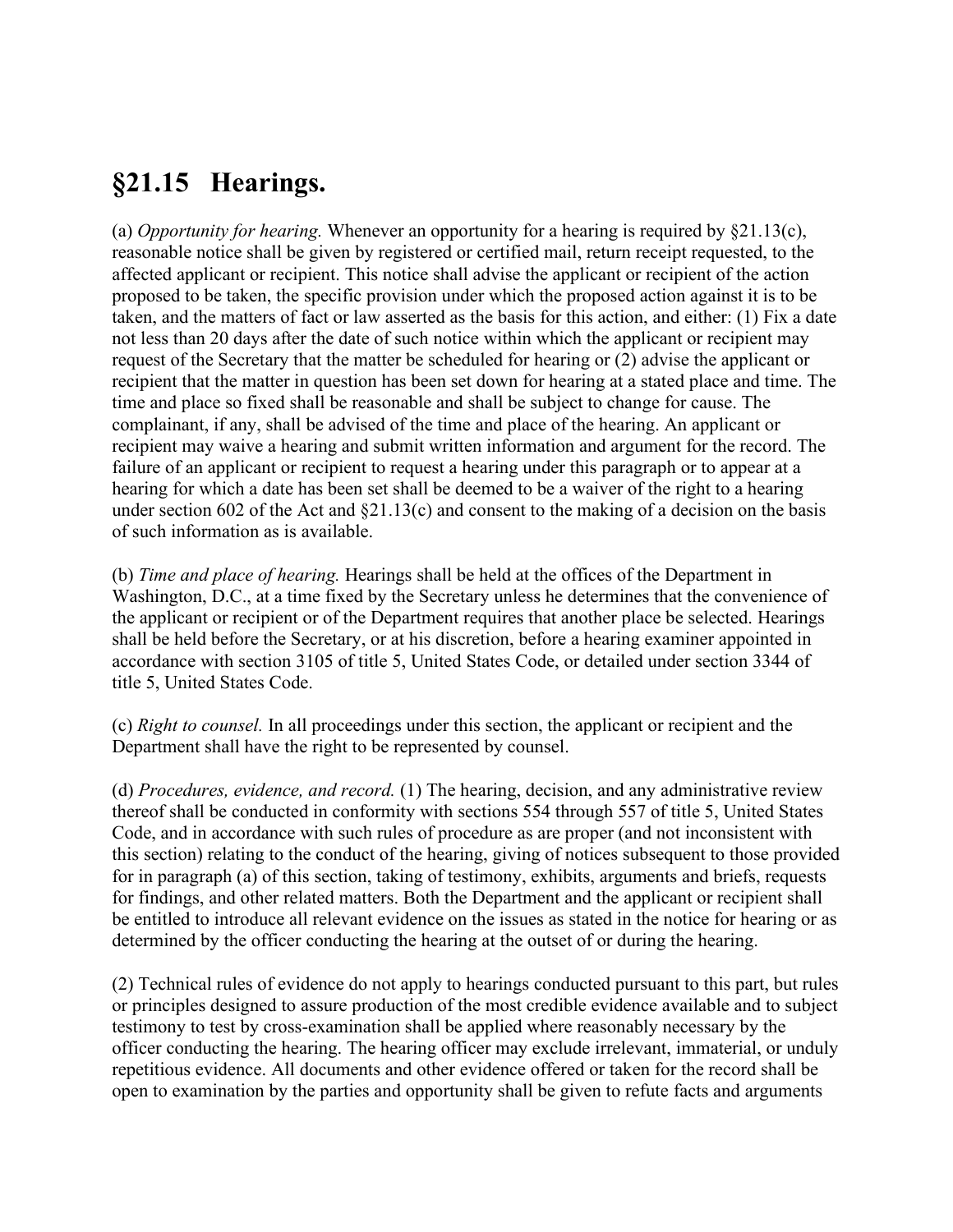advanced on either side of the issues. A transcript shall be made of the oral evidence except to the extent the substance thereof is stipulated for the record. All decisions shall be based upon the hearing record and written findings shall be made.

(e) *Consolidated or joint hearings.* In cases in which the same or related facts are asserted to constitute noncompliance with this part with respect to two or more Federal statutes, authorities, or other means by which Federal financial assistance is extended and to which this part applies, or noncompliance with this part and the regulations of one or more other Federal departments or agencies issued under title VI of the Act, the Secretary may, by agreement with such other departments or agencies, where applicable, provide for the conduct of consolidated or joint hearings, and for the application to such hearings of rules or procedures not inconsistent with this part. Final decisions in such cases, insofar as this regulation is concerned, shall be made in accordance with §21.17.

[35 FR 10080, June 18, 1970, as amended at 68 FR 51389, Aug. 26, 2003]

### **§21.17 Decisions and notices.**

(a) *Procedure on decisions by hearing examiner.* If the hearing is held by a hearing examiner, the hearing examiner shall either make an initial decision, if so authorized, or certify the entire record including his recommended findings and proposed decision to the Secretary for a final decision, and a copy of such initial decision or certification shall be mailed to the applicant or recipient. Where the initial decision is made by the hearing examiner the applicant or recipient may, within 30 days after the mailing of such notice of initial decision, file with the Secretary his exceptions to the initial decision, with his reasons therefor. In the absence of exceptions, the Secretary may, on his own motion, within 45 days after the initial decision, serve on the applicant or recipient a notice that he will review the decision. Upon the filing of such exceptions or of notice of review, the Secretary shall review the initial decision and issue his own decision thereon including the reasons therefor. In the absence of either exceptions or a notice of review the initial decision shall, subject to paragraph (e) of this section, constitute the final decision of the Secretary.

(b) *Decisions on record or review by the Secretary.* Whenever a record is certified to the Secretary for decision or he reviews the decision of a hearing examiner pursuant to paragraph (a) of this section, or whenever the Secretary conducts the hearing, the applicant or recipient shall be given reasonable opportunity to file with him briefs or other written statements of its contentions, and a written copy of the final decision of the Secretary shall be sent to the applicant or recipient and to the complainant, if any.

(c) *Decisions on record where a hearing is waived.* Whenever a hearing is waived pursuant to §21.15, a decision shall be made by the Secretary on the record and a written copy of such decision shall be sent to the applicant or recipient, and to the complainant, if any.

(d) *Rulings required.* Each decision of a hearing examiner or the Secretary shall set forth his ruling on each finding, conclusion, or exception presented, and shall identify the requirement or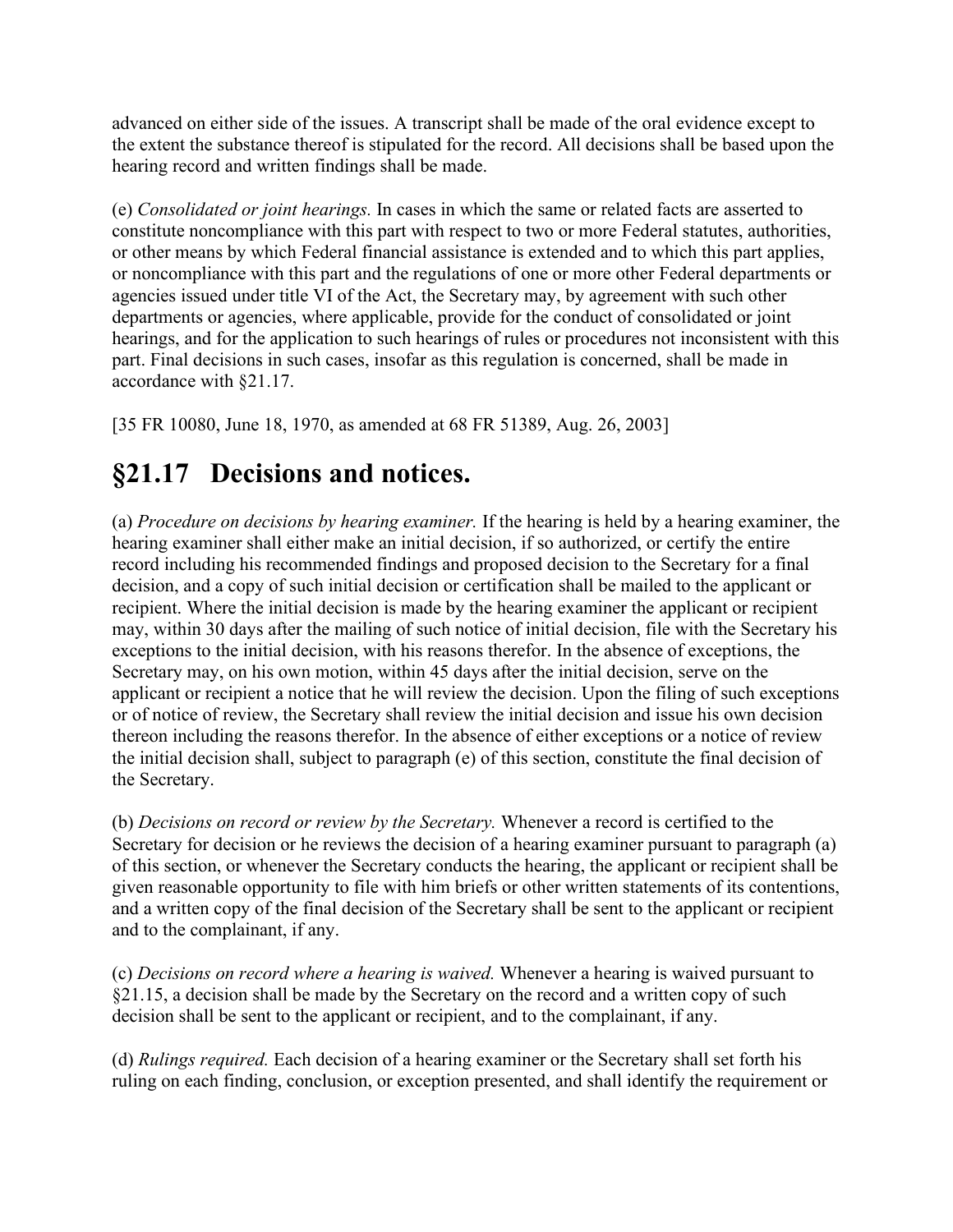requirements imposed by or pursuant to this part with which it is found that the applicant or recipient has failed to comply.

(e) *Approval by Secretary.* Any final decision by an official of the Department, other than the Secretary personally, which provides for the suspension or termination of, or the refusal to grant or continue Federal financial assistance, or the imposition of any other sanction available under this part or the Act, shall promptly be transmitted to the Secretary personally, who may approve such decision, may vacate it, or remit or mitigate any sanction imposed.

(f) *Content of orders.* The final decision may provide for suspension or termination of, or refusal to grant or continue Federal financial assistance, in whole or in part, to which this regulation applies, and may contain such terms, conditions, and other provisions as are consistent with and will effectuate the purposes of the Act and this part, including provisions designed to assure that no Federal financial assistance to which this regulation applies will thereafter be extended to the applicant or recipient determined by such decision to be in default in its performance of an assurance given by it pursuant to this part, or to have otherwise failed to comply with this part, unless and until it corrects its noncompliance and satisfies the Secretary that it will fully comply with this part.

(g) *Post termination proceedings.* (1) An applicant or recipient adversely affected by an order issued under paragraph (f) of this section shall be restored to full eligibility to receive Federal financial assistance if it satisfies the terms and conditions of that order for such eligibility or if it brings itself into compliance with this part and provides reasonable assurance that it will fully comply with this part.

(2) Any applicant or recipient adversely affected by an order entered pursuant to paragraph (f) of this section may at any time request the Secretary to restore fully its eligibility to receive Federal financial assistance. Any such request shall be supported by information showing that the applicant or recipient has met the requirements of paragraph  $(g)(1)$  of this section. If the Secretary determines that those requirements have been satisfied, he shall restore such eligibility.

(3) If the Secretary denies any such request, the applicant or recipient may submit a request for a hearing in writing, specifying who it believes such official to have been in error. It shall thereupon be given an expeditious hearing, with a decision on the record in accordance with rules or procedures issued by the Secretary. The applicant or recipient will be restored to such eligibility if it proves at such a hearing that it satisfied the requirements of paragraph  $(g)(1)$  of this section.

While proceedings under this paragraph are pending, the sanctions imposed by the order issued under paragraph (f) of this section shall remain in effect.

[35 FR 10080, June 18, 1970, as amended at 68 FR 51389, Aug. 26, 2003]

#### **§21.19 Judicial review.**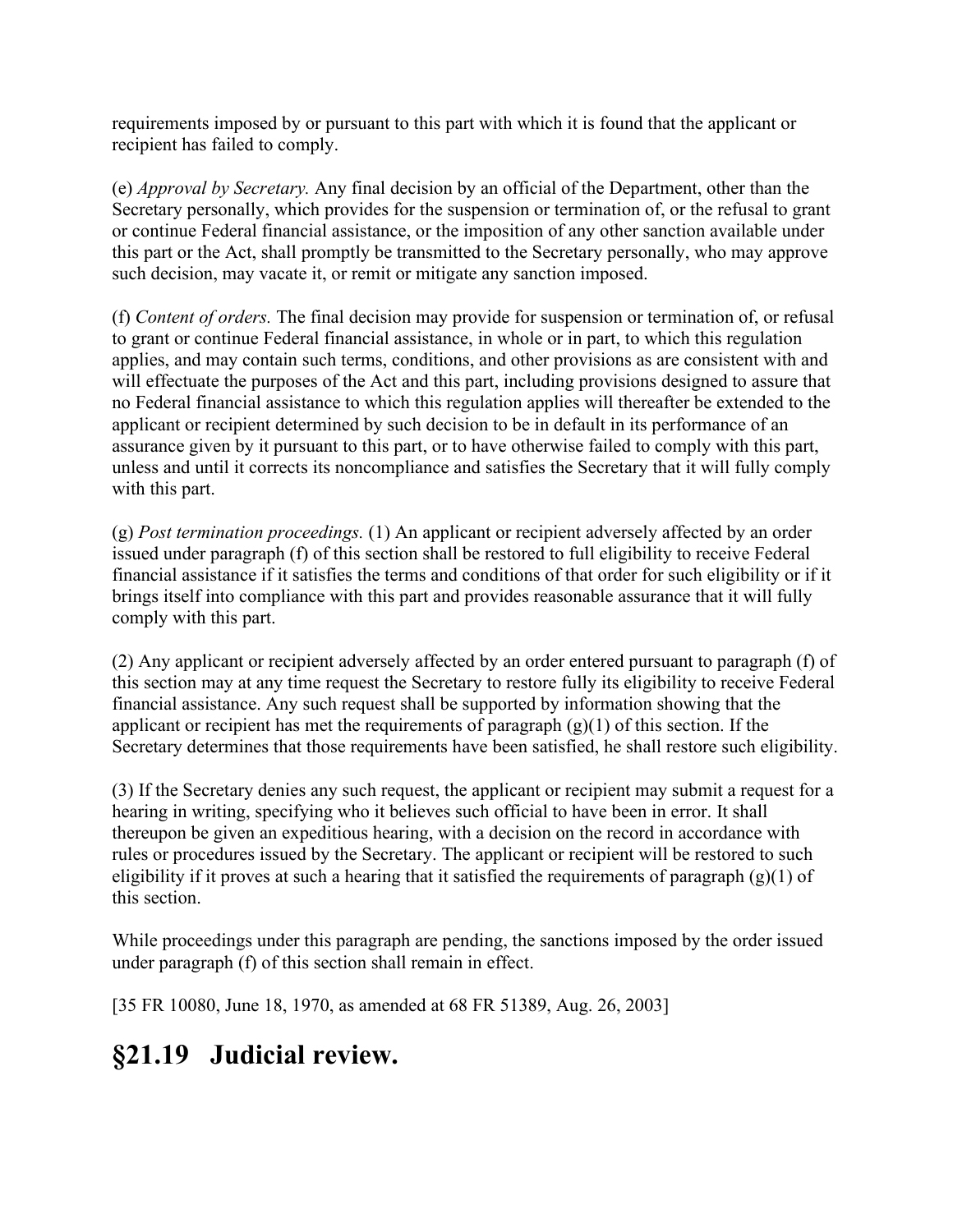Action taken pursuant to section 602 of the Act is subject to judicial review as provided in section 603 of the Act.

### **§21.21 Effect on other regulations, forms, and instructions.**

(a) *Effect on other regulations.* All regulations, orders, or like directions issued before the effective date of this part by any officer of the Department which impose requirements designed to prohibit any discrimination against individuals on the grounds of race, color, or national origin under any program to which this part applies, and which authorize the suspension or termination of or refusal to grant or to continue Federal financial assistance to any applicant for a recipient of such assistance for failure to comply with such requirements, are hereby superseded to the extent that such discrimination is prohibited by this part, except that nothing in this part may be considered to relieve any person of any obligation assumed or imposed under any such superseded regulation, order, instruction, or like direction before the effective date of this part. Nothing in this part, however, supersedes any of the following (including future amendments thereof): (1) Executive Order 11246 (3 CFR, 1965 Supp., p. 167) and regulations issued thereunder or (2) any other orders, regulations, or instructions, insofar as such orders, regulations, or instructions prohibit discrimination on the ground of race, color, or national origin in any program or situation to which this part is inapplicable, or prohibit discrimination on any other ground.

(b) *Forms and instructions.* The Secretary shall issue and promptly make available to all interested persons forms and detailed instructions and procedures for effectuating this part as applied to programs to which this part applies and for which he is responsible.

(c) *Supervision and coordination.* The Secretary may from time to time assign to officials of the Department, or to officials of other departments or agencies of the Government with the consent of such departments or agencies, responsibilities in connection with the effectuation of the purposes of title VI of the Act and this part (other than responsibility for final decision as provided in §21.17), including the achievement of effective coordination and maximum uniformity within the Department and within the Executive Branch of the Government in the application of title VI and this part to similar programs and in similar situations. Any action taken, determination made or requirement imposed by an official of another department or agency acting pursuant to an assignment of responsibility under this paragraph shall have the same effect as though such action had been taken by the Secretary of this Department.

[35 FR 10080, June 18, 1970, as amended at 68 FR 51389, Aug. 26, 2003]

# **§21.23 Definitions.**

Unless the context requires otherwise, as used in this part: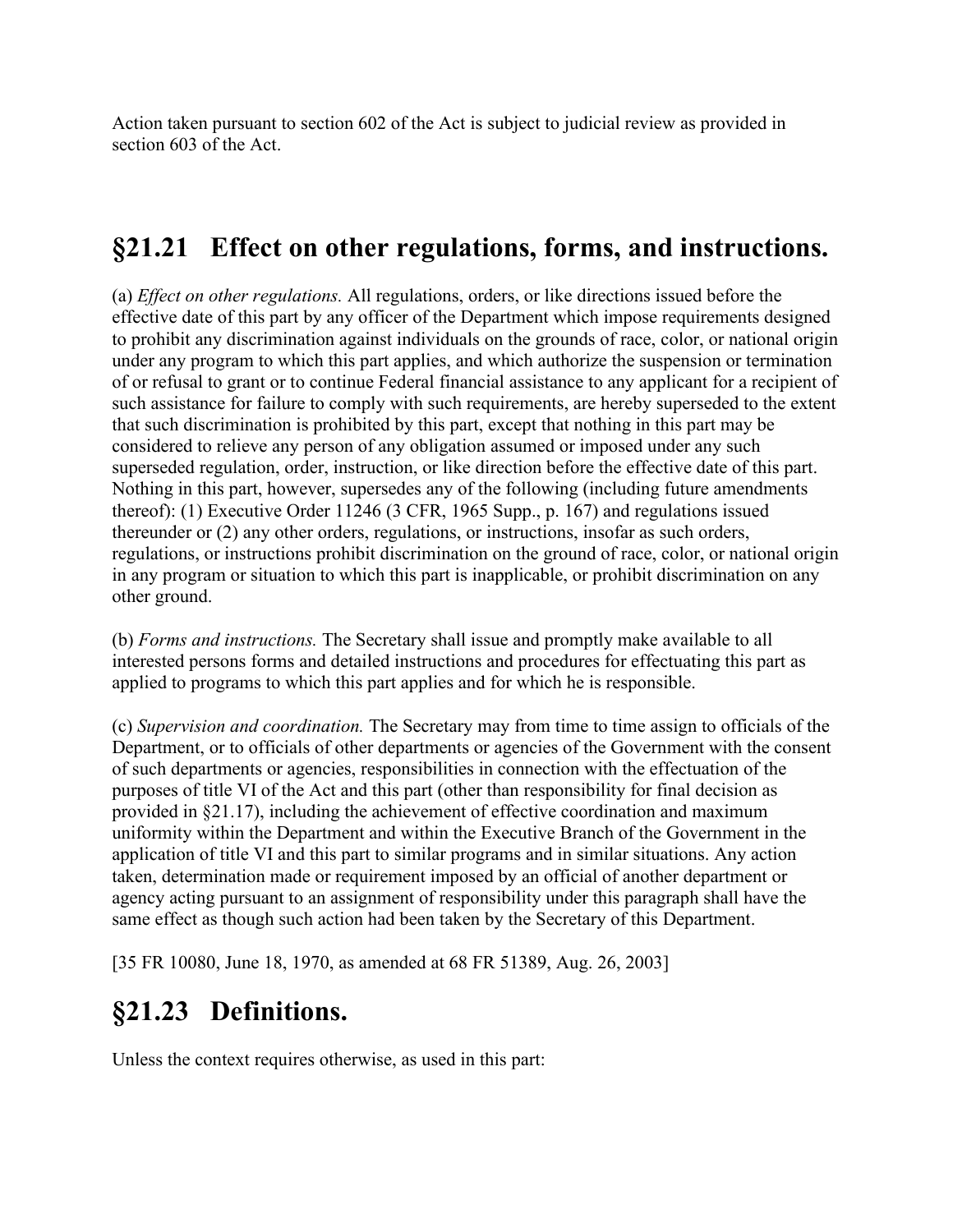(a) *Applicant* means a person who submits an application, request, or plan required to be approved by the Secretary, or by a primary recipient, as a condition to eligibility for Federal financial assistance, and "application" means such an application, request, or plan.

(b) *Facility* includes all or any part of structures, equipment, or other real or personal property or interests therein, and the provision of facilities includes the construction, expansion, renovation, remodeling, alteration or acquisition of facilities.

(c) *Federal financial assistance* includes:

(1) Grants and loans of Federal funds;

(2) The grant or donation of Federal property and interests in property;

(3) The detail of Federal personnel;

(4) The sale and lease of, and the permission to use (on other than a casual or transient basis), Federal property or any interest in such property without consideration or at a nominal consideration, or at a consideration which is reduced for the purpose of assisting the recipient, or in recognition of the public interest to be served by such sale or lease to the recipient; and

(5) Any Federal agreement, arrangement, or other contract which has as one of its purposes the provision of assistance.

(d) *Primary recipient* means any recipient that is authorized or required to extend Federal financial assistance to another recipient.

(e) *Program or activity* and *program* mean all of the operations of any entity described in paragraphs (e)(1) through (4) of this section, any part of which is extended Federal financial assistance:

(1)(i) A department, agency, special purpose district, or other instrumentality of a State or of a local government; or

(ii) The entity of such State or local government that distributes such assistance and each such department or agency (and each other State or local government entity) to which the assistance is extended, in the case of assistance to a State or local government;

(2)(i) A college, university, or other postsecondary institution, or a public system of higher education; or

(ii) A local educational agency (as defined in 20 U.S.C. 7801), system of vocational education, or other school system;

(3)(i) An entire corporation, partnership, or other private organization, or an entire sole proprietorship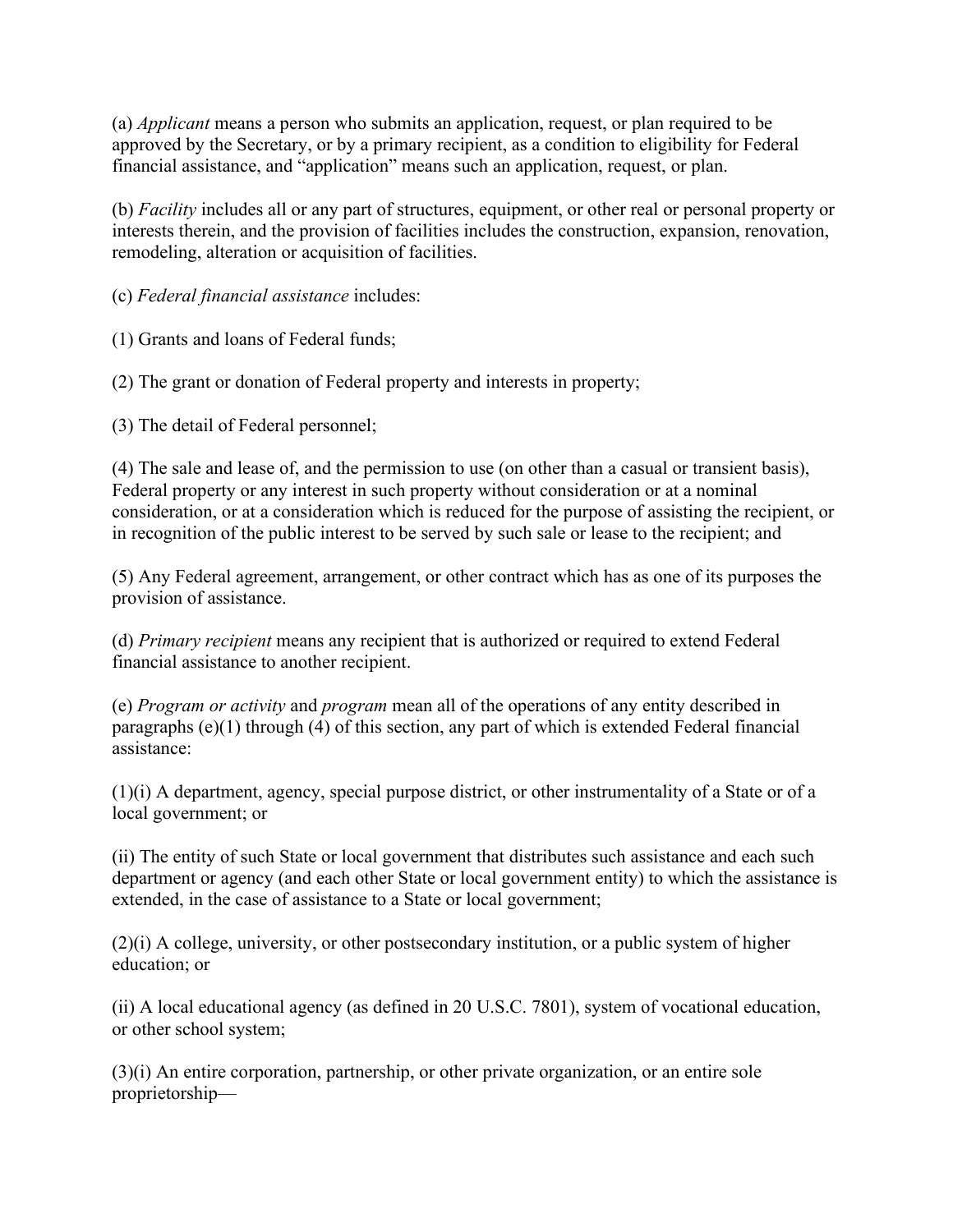(A) If assistance is extended to such corporation, partnership, private organization, or sole proprietorship as a whole; or

(B) Which is principally engaged in the business of providing education, health care, housing, social services, or parks and recreation; or

(ii) The entire plant or other comparable, geographically separate facility to which Federal financial assistance is extended, in the case of any other corporation, partnership, private organization, or sole proprietorship; or

(4) Any other entity which is established by two or more of the entities described in paragraph  $(e)(1)$ ,  $(2)$ , or  $(3)$  of this section.

(f) *Recipient* may mean any State, territory, possession, the District of Columbia, or Puerto Rico, or any political subdivision thereof, or instrumentality thereof, any public or private agency, institution, or organization, or other entity, or any individual, in any State, territory, possession, the District of Columbia, or Puerto Rico, to whom Federal financial assistance is extended, directly or through another recipient, including any successor, assignee, or transferee thereof, but such term does not include any ultimate beneficiary.

(g) *Secretary* means the Secretary of Transportation or, except in §21.17 (e), any person to whom he has delegated his authority in the matter concerned.

[35 FR 10080, June 18, 1970, as amended at 68 FR 51389, Aug. 26, 2003]

# **Appendix A to Part 21—Activities to Which This Part Applies**

1. Use of grants made in connection with Federal-aid highway systems (23 U.S.C. 101 *et seq.*).

2. Use of grants made in connection with the Highway Safety Act of 1966 (23 U.S.C. 401 *et seq.*).

3. Use of grants in connection with the National Traffic and Motor Vehicle Safety Act of 1966 (15 U.S.C. 1391-1409, 1421-1425).

4. Lease of real property and the grant of permits, licenses, easements and rights-of-way covering real property under control of the Coast Guard (14 U.S.C. 93 (n) and (o)).

5. Utilization of Coast Guard personnel and facilities by any State, territory, possession, or political subdivision thereof (14 U.S.C. 141(a)).

6. Use of Coast Guard personnel for duty in connection with maritime instruction and training by the States, territories, and Puerto Rico (14 U.S.C. 148).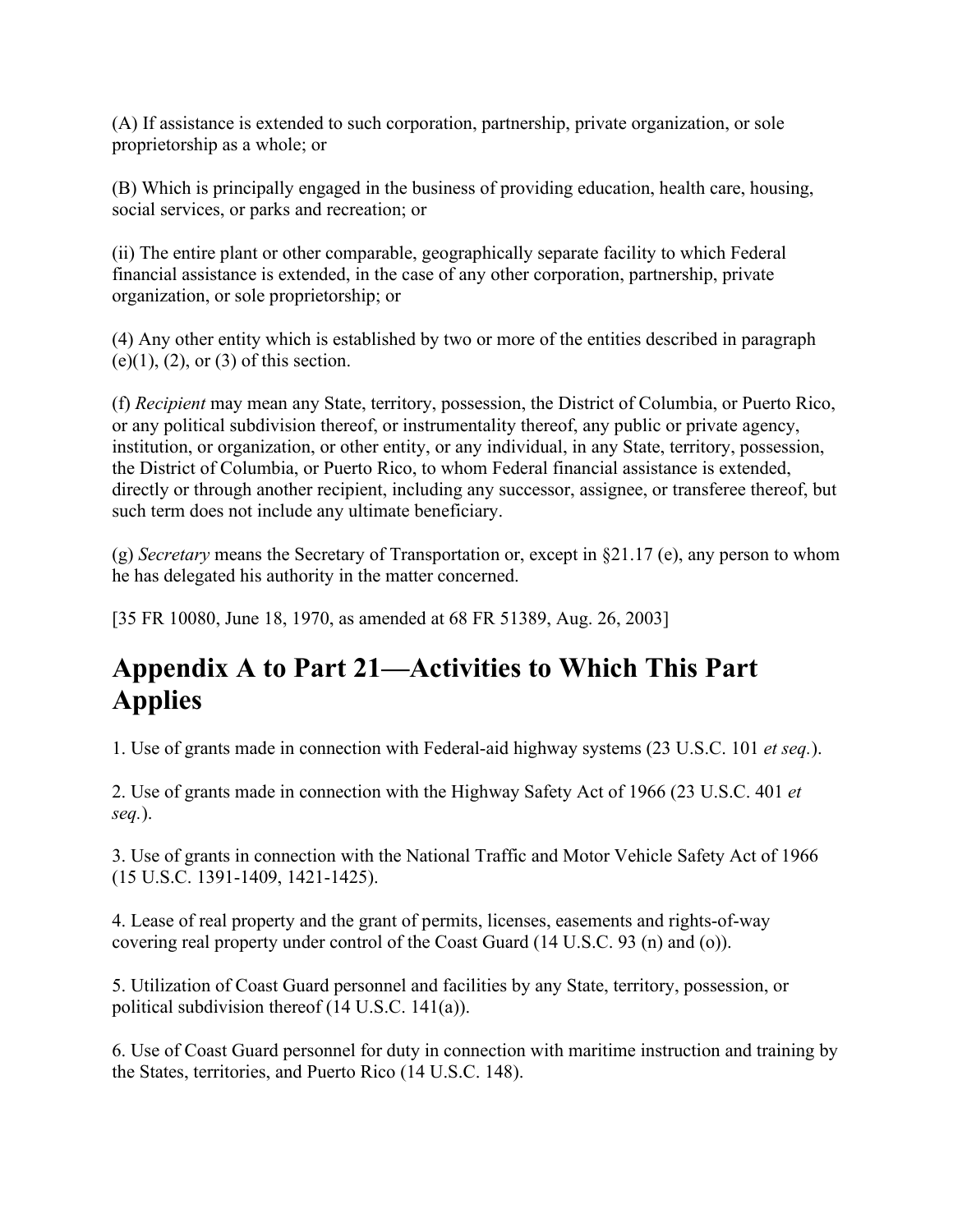7. Use of obsolete and other Coast Guard material by sea scout service of Boy Scouts of America, any incorporated unit of the Coast Guard auxiliary, and public body or private organization not organized for profit (14 U.S.C. 641(a)).

8. U.S. Coast Guard Auxiliary Program (14 U.S.C. 821-832).

9. Use of grants for the support of basic scientific research by nonprofit institutions of higher education and nonprofit organizations whose primary purpose is conduct of scientific research (42 U.S.C. 1891).

10. Use of grants made in connection with the Federal-aid Airport Program (secs. 1-15 and 17-20 of the Federal Airport Act, 49 U.S.C. 1101-1114, 1116-1120).

11. Use of U.S. land acquired for public airports under:

a. Section 16 of the Federal Airport Act, 49 U.S.C. 1115; and

b. Surplus Property Act (sec. 13(g) of the Surplus Property Act of 1944, 50 U.S.C. App.  $1622(g)$ , and sec. 3 of the Act of Oct. 1, 1949, 50 U.S.C. App. 1622b).

12. Activities carried out in connection with the Aviation Education Program of the Federal Aviation Administration under sections 305, 311, and 313(a) of the Federal Aviation Act of 1958, as amended (49 U.S.C. 1346, 1352, and 1354(a)).

13. Use of grants and loans made in connection with public transportation programs (49 U.S.C. chapter 53).

14. Use of grants made in connection with the High Speed Ground Transportation Act, as amended (49 U.S.C. 631-642).

[35 FR 10080, June 18, 1970, as amended at 79 FR 21405, Apr. 16, 2014]

# **Appendix B to Part 21—Activities to Which This Part Applies When a Primary Objective of the Federal Financial Assistance Is To Provide Employment**

1. Appalachia Regional Development Act of 1965 (40 U.S.C. App. 1 *et seq.*).

### **Appendix C to Part 21—Application of Part 21 to Certain Federal Financial Assistance of the Department of Transportation**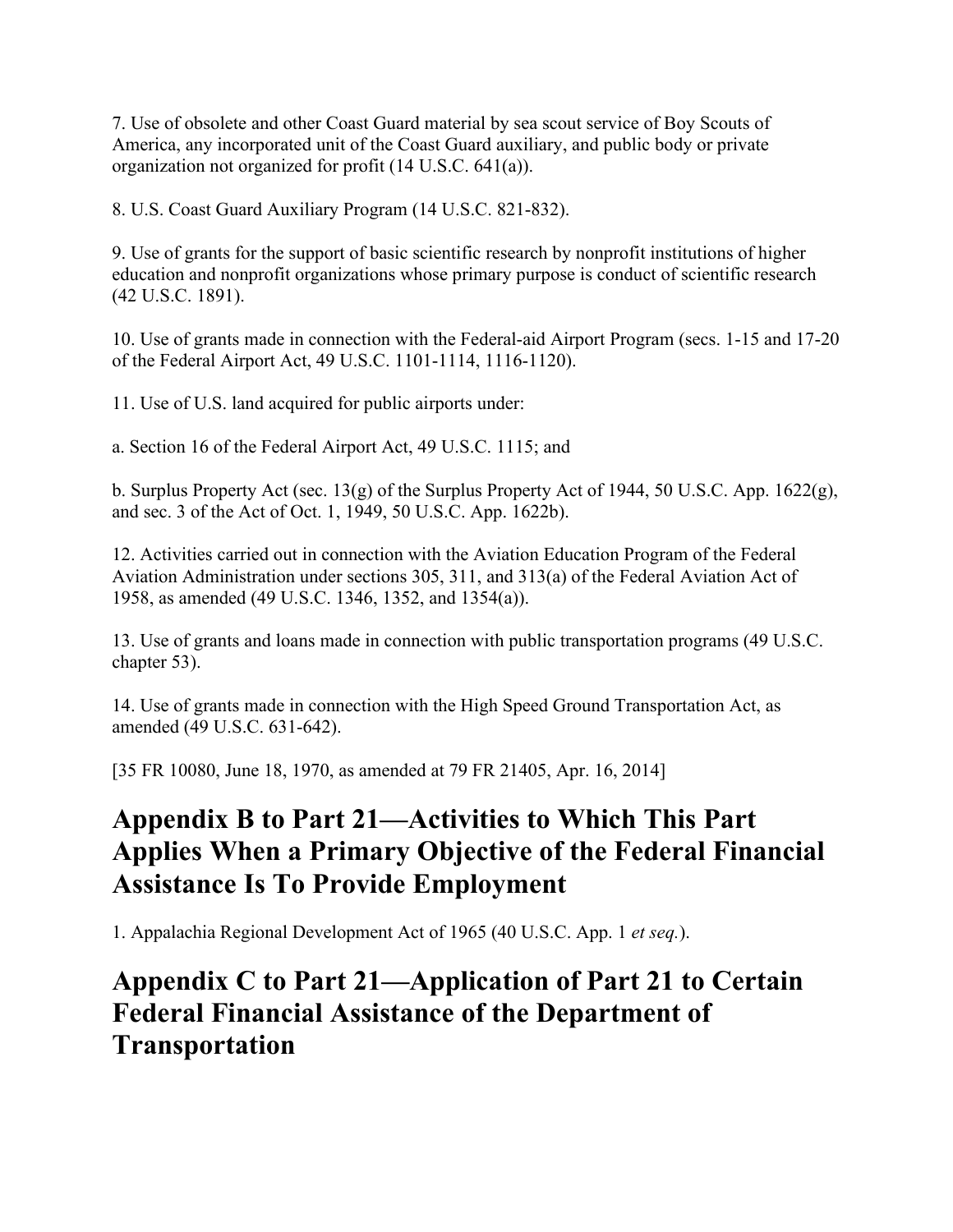# **Nondiscrimination on Federally Assisted Projects**

(a) *Examples.* The following examples, without being exhaustive, illustrate the application of the nondiscrimination provisions of this part on projects receiving Federal financial assistance under the programs of certain Department of Transportation operating administrations:

(1) *Federal Aviation Administration.* (i) The airport sponsor or any of his lessees, concessionaires, or contractors may not differentiate between members of the public because of race, color, or national origin in furnishing, or admitting to, waiting rooms, passenger holding areas, aircraft tiedown areas, restaurant facilities, restrooms, or facilities operated under the compatible land use concept.

(ii) The airport sponsor and any of his lessees, concessionaires, or contractors must offer to all members of the public the same degree and type of service without regard to race, color, or national origin. This rule applies to fixed base operators, restaurants, snack bars, gift shops, ticket counters, baggage handlers, car rental agencies, limousines and taxis franchised by the airport sponsor, insurance underwriters, and other businesses catering to the public at the airport.

(iii) An aircraft operator may not be required to park his aircraft at a location that is less protected, or less accessible from the terminal facilities, than locations offered to others, because of his race, color, or national origin.

(iv) The pilot of an aircraft may not be required to help more extensively in fueling operations, and may not be offered less incidental service (such as windshield wiping), than other pilots, because of his race, color, or national origin.

(v) No pilot or crewmember eligible for access to a pilot's lounge or to unofficial communication facilities such as a UNICOM frequency may be restricted in that access because of his race, color, or national origin.

(vi) Access to facilities maintained at the airport by air carriers or commercial operators for holders of first-class transportation tickets or frequent users of the carrier's or operator's services may not be restricted on the basis of race, color, or national origin.

(vii) Passengers and crewmembers seeking ground transportation from the airport may not be assigned to different vehicles, or delayed or embarrassed in assignment to vehicles, by the airport sponsor or his lessees, concessionaires, or contractors, because of race, color, or national origin.

(viii) Where there are two or more sites having equal potential to serve the aeronautical needs of the area, the airport sponsor shall select the site least likely to adversely affect existing communities. Such site selection shall not be made on the basis of race, color, or national origin.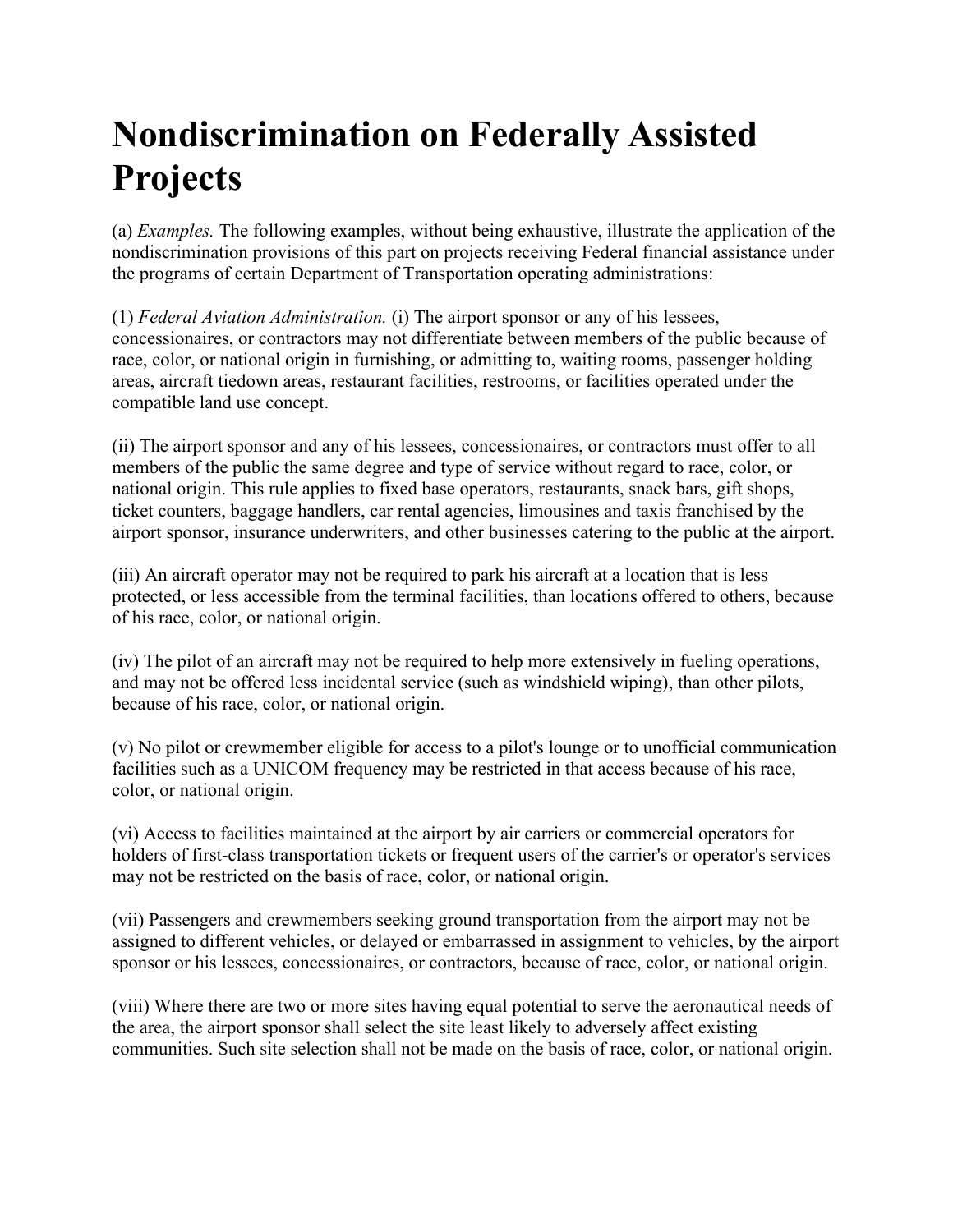(ix) Employment at obligated airports, including employment by tenants and concessionaires shall be available to all regardless of race, creed, color, sex, or national origin. The sponsor shall coordinate his airport plan with his local transit authority and the Federal Transit Administration to assure public transportation, convenient to the disadvantaged areas of nearby communities to enhance employment opportunities for the disadvantaged and minority population.

(x) The sponsor shall assure that the minority business community in his area is advised of the opportunities offered by airport concessions, and that bids are solicited from such qualified minority firms, and awards made without regard to race, color, or national origin.

(2) *Federal Highway Administration.* (i) The State, acting through its highway department, may not discriminate in its selection and retention of contractors, including without limitation, those whose services are retained for, or incidental to, construction, planning, research, highway safety, engineering, property management, and fee contracts and other commitments with person for services and expenses incidental to the acquisition of right-of-way.

(ii) The State may not discriminate against eligible persons in making relocation payments and in providing relocation advisory assistance where relocation is necessitated by highway right-ofway acquisitions.

(iii) Federal-aid contractors may not discriminate in their selection and retention of first-tier subcontractors, and first-tier subcontractors may not discriminate in their selection and retention of second-tier subcontractors, who participate in Federal-aid highway construction, acquisition of right-of-way and related projects, including those who supply materials and lease equipment.

(iv) The State may not discriminate against the traveling public and business users of the federally assisted highway in their access to and use of the facilities and services provided for public accommodations (such as eating, sleeping, rest, recreation, and vehicle servicing) constructed on, over or under the right-of-way of such highways.

(v) Neither the State, any other persons subject to this part, nor its contractors and subcontractors may discriminate in their employment practices in connection with highway construction projects or other projects assisted by the Federal Highway Administration.

(vi) The State shall not locate or design a highway in such a manner as to require, on the basis of race, color, or national origin, the relocation of any persons.

(vii) The State shall not locate, design, or construct a highway in such a manner as to deny reasonable access to, and use thereof, to any persons on the basis of race, color, or national origin.

(3) *Federal Transit Administration.* (i) Any person who is, or seeks to be, a patron of any public vehicle which is operated as a part of, or in conjunction with, a project shall be given the same access, seating, and other treatment with regard to the use of such vehicle as other persons without regard to their race, color, or national origin.